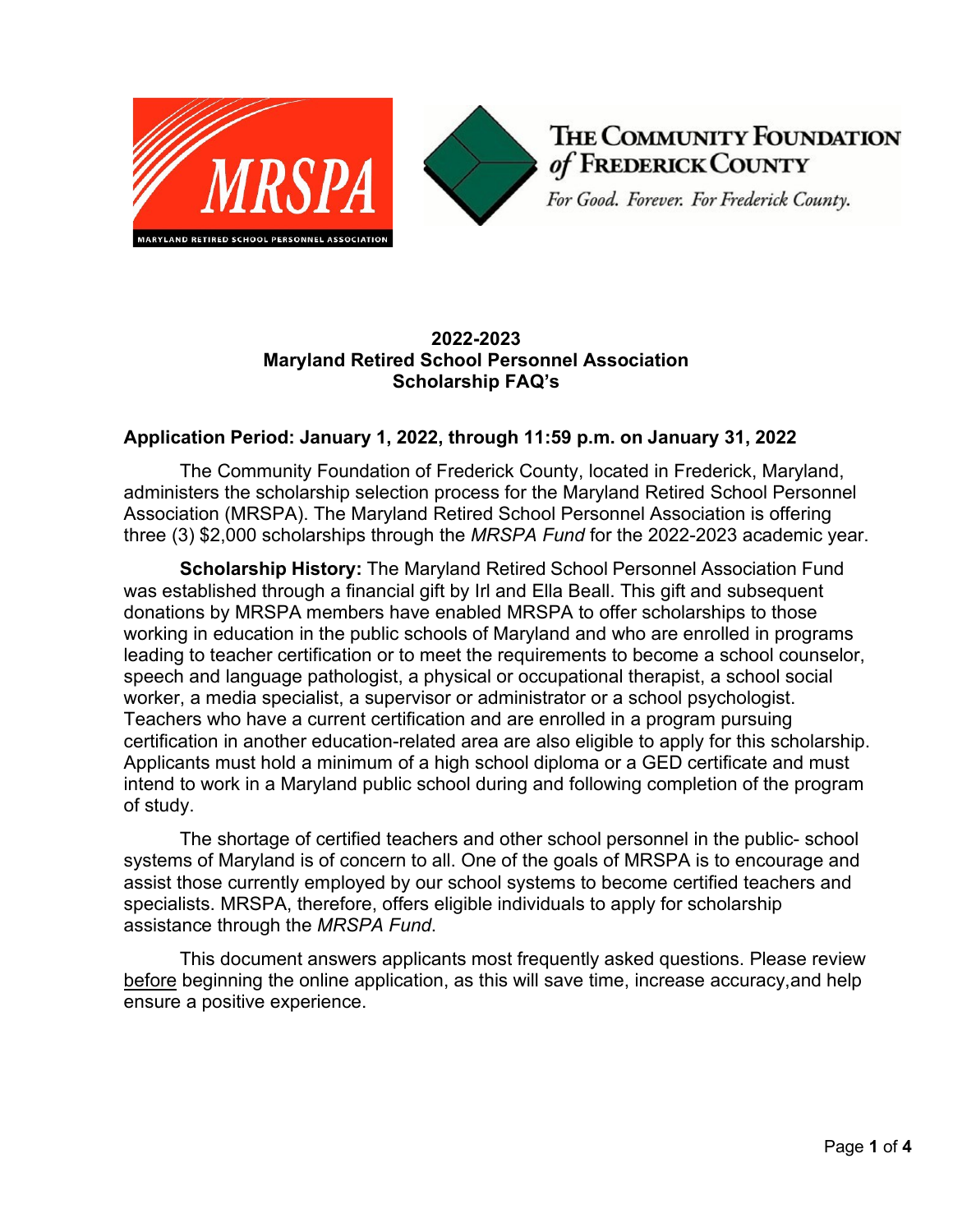**Who Can Apply:** This application may be used by those who are **CURRENTLY EMPLOYED** by a public-school system in Maryland.

## **Eligible applicants include:**

- uncertified teachers
- teacher assistants
- teacher aides
- substitute teachers
- certified teachers enrolled in programs to become school counselors, speech and language pathologists, physical or occupational therapists, school social workers, media specialists, administrators, supervisors or school psychologists
- Other Maryland public school system employees

Teachers who are currently certified **ARE** eligible for this scholarship **IF** they are working toward certification in one of the specialties above or are pursuing certification in a different teaching area (content or grade level).

**Please Note:** You **must already be enrolled** in an accredited program leading to certification in teaching or in a specialty area at the time of application. You will be required to name the school district where you are employed, your position/title, your supervisor's name, and your supervisor's telephone number to gain access to the application.

# **How do I apply for the MRSPA scholarship?**

*To apply for a scholarship, you must set up an online account and secure a copy (official or unofficial) of your college transcript.*

## **How do I create an online account and login?**

- *New Users:*
	- *Go to [www.FrederickCountyGives.org](http://www.frederickcountygives.org/) and click on the right-hand tab that says, "Apply for Scholarships."*
	- *On the scholarship page, look for the MRSPA section and click the "Click here to apply" button.*
	- *On the next screen, click "create account" and follow the instructions.*
	- *Click the "start application" button.*
- *Returning Users:*
	- *Go to [www.FrederickCountyGives.org](http://www.frederickcountygives.org/) and click on the right-hand tab that says, "Apply for Scholarships."*
	- *On the scholarship page, look for the MRSPA section and click the "Click here to apply" button.*
	- *If you have applied for any scholarships through the Community Foundation previously, that account still exists, and you should log in using that account information.*
- If you have an account, but forgot your username and/or password, use the "Forgot your *username" or "Forgot your password" retrieval system found on the login page.*
- *Secure a copy of an official or unofficial transcript. The name of the educational institution must be clearly visible, and a minimum 2.5 GPA at the time of application is required.*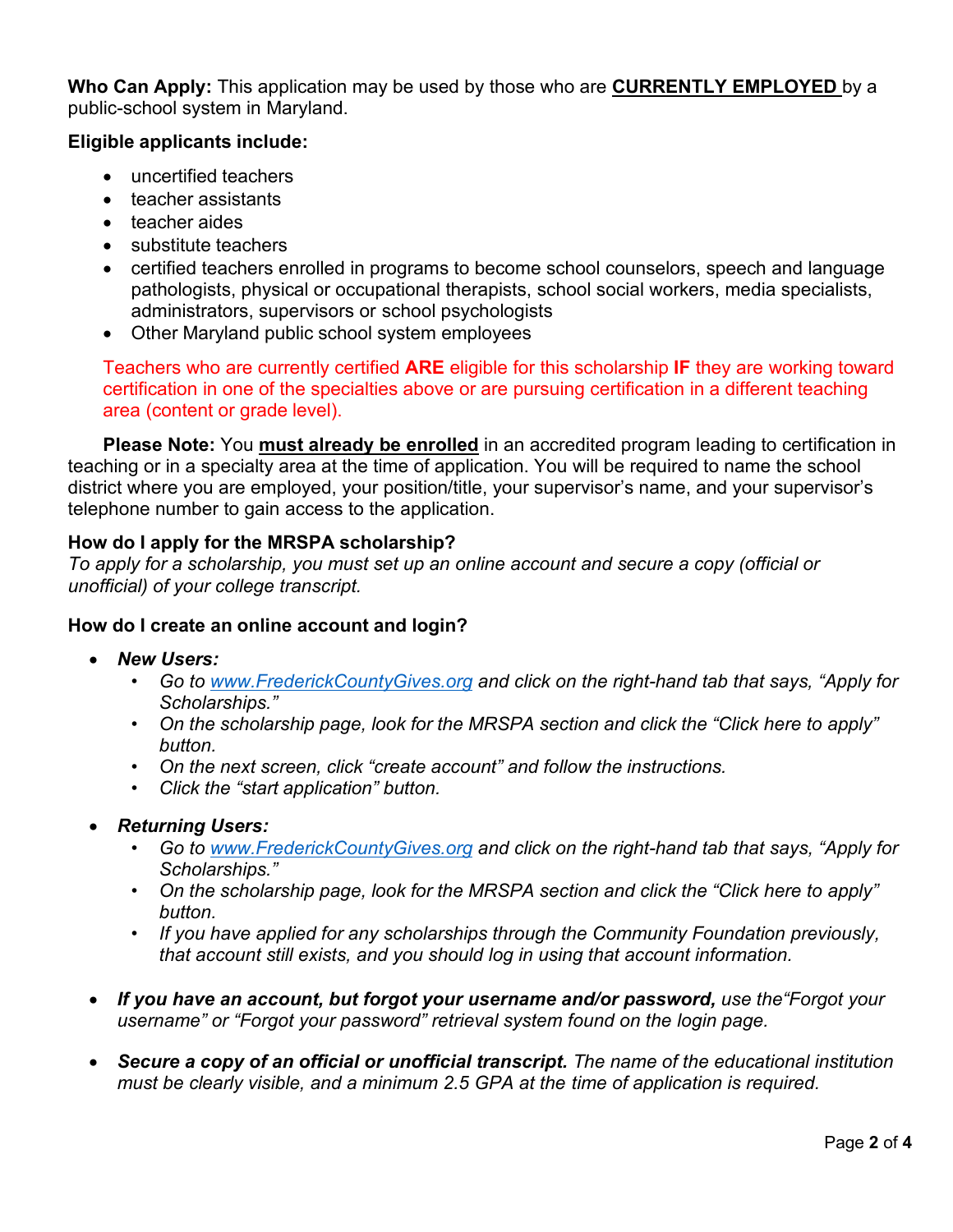## **What is the deadline for submitting a scholarship application?**

### *Your application must be submitted by January 31, 2022, at 11:59 p.m. EST.*

*Submit your application prior to January 31 if possible. Last day submission volume is heavy, and this could prevent your application from being accepted by the online software. The Community Foundation and MRSPA are not responsible for applications that are unable to be submitted on the final day due to high volume.*

### **Do I need to obtain letters of reference?**

*No.*

# **Can I submit a paper application or paper transcript?**

*No. Only applications submitted online through the website will be considered.*

### **Why do you ask for my email address?**

• *The Community Foundation's communications are exclusively by email, including notifications of scholarships awarded, necessary documentation, and invitations to scholarship events.*

### **How do I submit my required transcript?**

*You must upload your most recent transcript in a PDF format. An official or unofficial transcript is acceptable.*

- *The transcript must clearly show your cumulative GPA.*
- *The transcript must clearly show the name of the educational institution.*
- *The transcript must be a PDF document (.pdf extension). Other formats are not acceptable (ex: WORD, TIF, XLS).*
- *The transcript must be legible and clear*.
- If your educational institution uses a transcript service, you must secure the transcript from *them. DO NOT provide a link to the transcript service; the Community Foundation will not retrieve this information for you. If you have questions about how to request your transcript from the service, contact your educational institution for assistance.*
- *You may only upload one document, so make sure all pages of your transcript are included in the PDF.*
- *If your transcript does not meet all of these requirements, your application will not be considered and your application will be disqualified.*

## **How do I attach my transcript?**

*Transcripts are attached in the same manner as you would add an email attachment to an email. While in the transcript field, click on the "Choose File" button. Browse to search for the document and then upload the file by clicking the "Upload File" button. Please do not attach web links as a document*.

#### **What if I uploaded a document in error?**

*Follow the same procedure for choosing your file and uploading a file. When you uploada second document, it will "bump" the first document out of the field.*

#### **Can I make changes to my application?**

*Prior to submitting the application, you may make edits/changes/updates to it as oftenas you like. However, once you submit your application, you will not be able to modify any of your responses.*